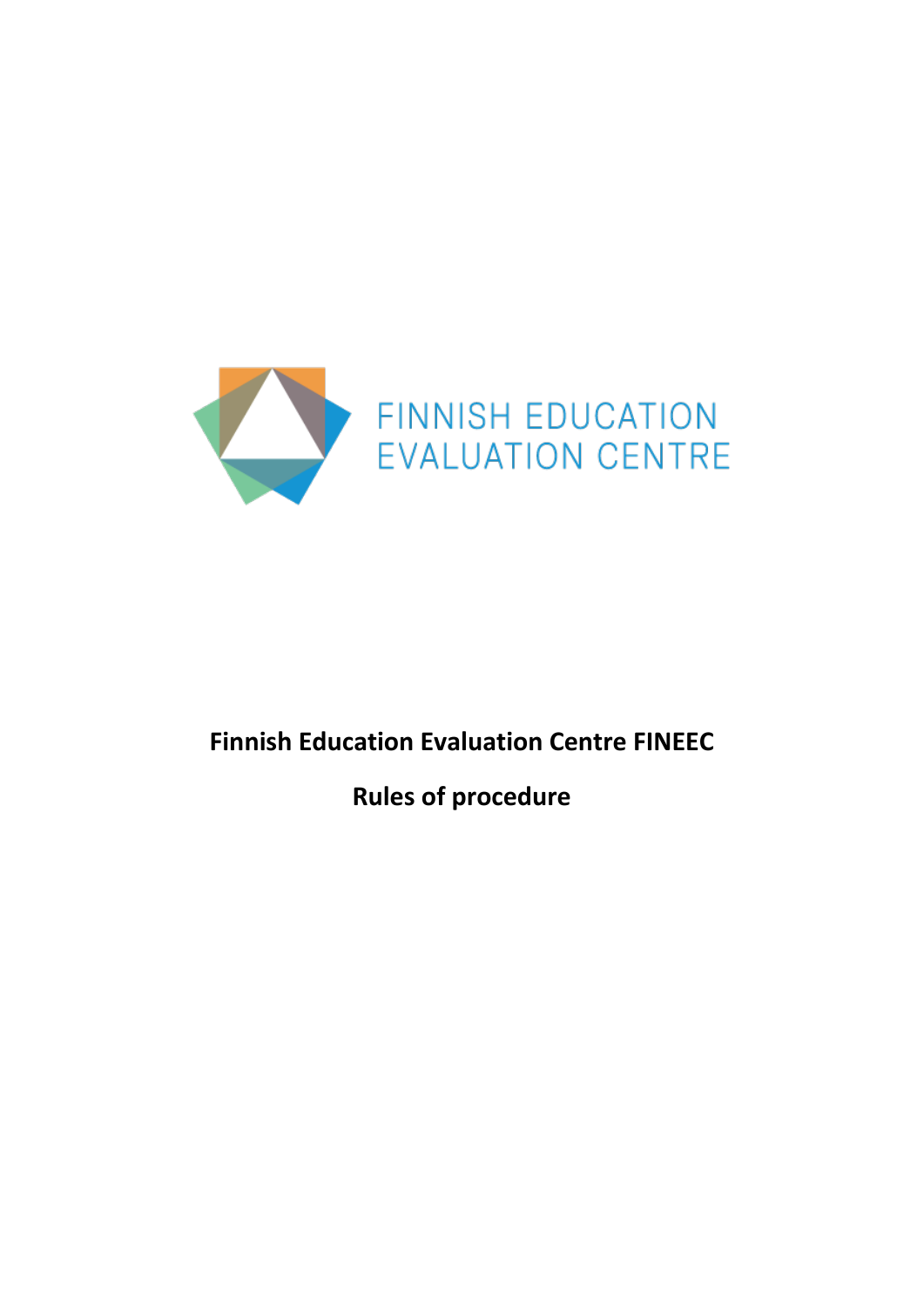#### **I GENERAL RULES**

### **1 § Scope**

In addition to any other applicable rules and regulations, these rules of procedure shall apply to the Finnish Education Evaluation Centre's (hereinafter FINEEC) organisation, management, mission, preparatory duties, execution of power of decision, substitutes, FINEEC's Management Team, the Evaluation Council, the Higher Education Evaluation Committee and other subcommittees and advisory boards as well as other aspects of internal management.

FINEEC's operations are steered by the Act on the Finnish Education Evaluation Centre (1295/2013), the Government decree on the Finnish Education Evaluation Centre (1317/2013), the National Education Evaluation Plan approved by the Ministry of Education and Culture, FINEEC's operating and financial plan, and FINEEC's quality manual.

The rules for FINEEC's financial administration are laid down in the rules of finance of the Ministry of Education and Culture (Dnro 2/200/2010); whereas internal audits are carried out in accordance to FINEEC's internal audit guidelines, acquisitions are carried out in accordance to FINEEC's acquisition guidelines, and documents are registered and filed as defined in FINEEC's archiving guidelines.

### **2 § Mission**

Operating under the Ministry of Education and Culture, FINEEC is an independent education evaluation agency whose duties are laid down in the law. FINEEC's mission is to

- 1 conduct evaluations related to education and the activities of education providers and higher education institutions, in accordance with an education evaluation plan;
- 2 undertake assessments of learning outcomes in accordance with the national core curricula and national qualification requirements laid down in the Basic Education Act, the General Upper Secondary Schools Act, the Vocational Education and Training Act, the Vocational Adult Education Act, and the Act on Basic Education in the Arts;
- 3 support providers of education and training and higher education institutions in matters related to evaluation and quality management;
- 4 develop the evaluation of education; and
- 5 attend to any other duties that are issued or given to it.

FINEEC fulfils its mission by performing national evaluations and providing customer-based evaluation services and expert services. In addition to the evaluations describes in the evaluation plan, FINEEC can independently decide to perform evaluations as well as commissioned or fee-based evaluations for other parties.

FINEEC provides services in Finnish and Swedish.

### **3 § Operating principles of FINEEC**

FINEEC follows the principles laid down by law. In accordance with them: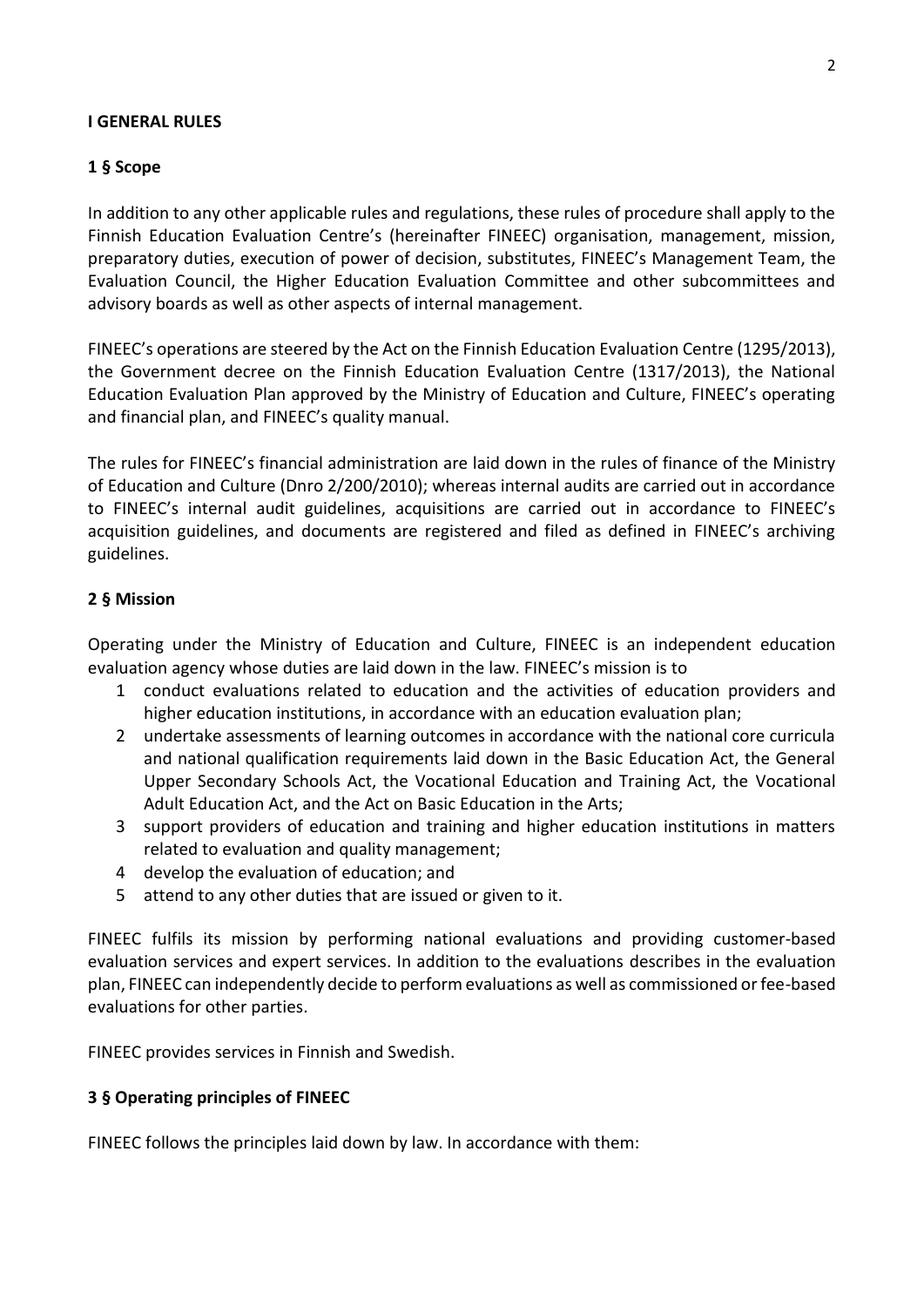- FINEEC shall apply principles of independent and enhancement-led evaluation in its operations.
- FINEEC shall publish the evaluation criteria used and the results of evaluations as well as communicate with its stakeholders.
- Educational institutions, providers of education and training and institutions of higher education subject to an evaluation shall be informed of their evaluation results.
- FINEEC shall participate in international evaluation activities and cooperation.
- FINEEC shall participate in external evaluation of its own activities on a regular basis.

# **4 § Location and operations of FINEEC**

FINEEC is located in Helsinki, with some operations located in Jyväskylä. The operations in both cities can include evaluations of all educational levels as well as other FINEEC functions.

# **II ORGANISATION**

# **5 § Evaluation Council**

The rules for the composition, duties and quorum of the Evaluation Council are laid down in Section 4 of the Act on FINEEC and in Section 6 of the Decree on FINEEC. Following these regulations, the Evaluation Council shall monitor and develop FINEEC's operations. Its duties are to

1) participate in the strategic planning of FINEEC;

2) make decisions on statements and initiatives that are far-reaching in nature or are essentially significant;

3) draw up a proposal for the education evaluation plan and changes to the plan;

4) draw up a proposal to the Ministry of Education and Culture for the subcommittees.

In addition to the above, the Evaluation Council discusses the project plans for evaluations as well as the composition of the planning and evaluation teams, with the exception of evaluations of higher education institutions.

The Evaluation Council consults the Higher Education Evaluation Committee and, if applicable, other subcommittees and the advisory board when discussing the strategic guidelines for evaluations and preparing motions and proposals for the education evaluation plan.

Every year, the Evaluation Council together with the advisory board analyses the main results of the evaluations and in cooperation with the advisory board promote the utilisation of the evaluations and the operations of FINEEC.

As members and representatives of the Evaluation Council, its members are independent experts, who do not represent their respective organisations, but who promote the improvement of the quality of operations in all educational organisations subject to evaluation, the development of the Finnish educational system as a whole, and the development of external evaluations of education.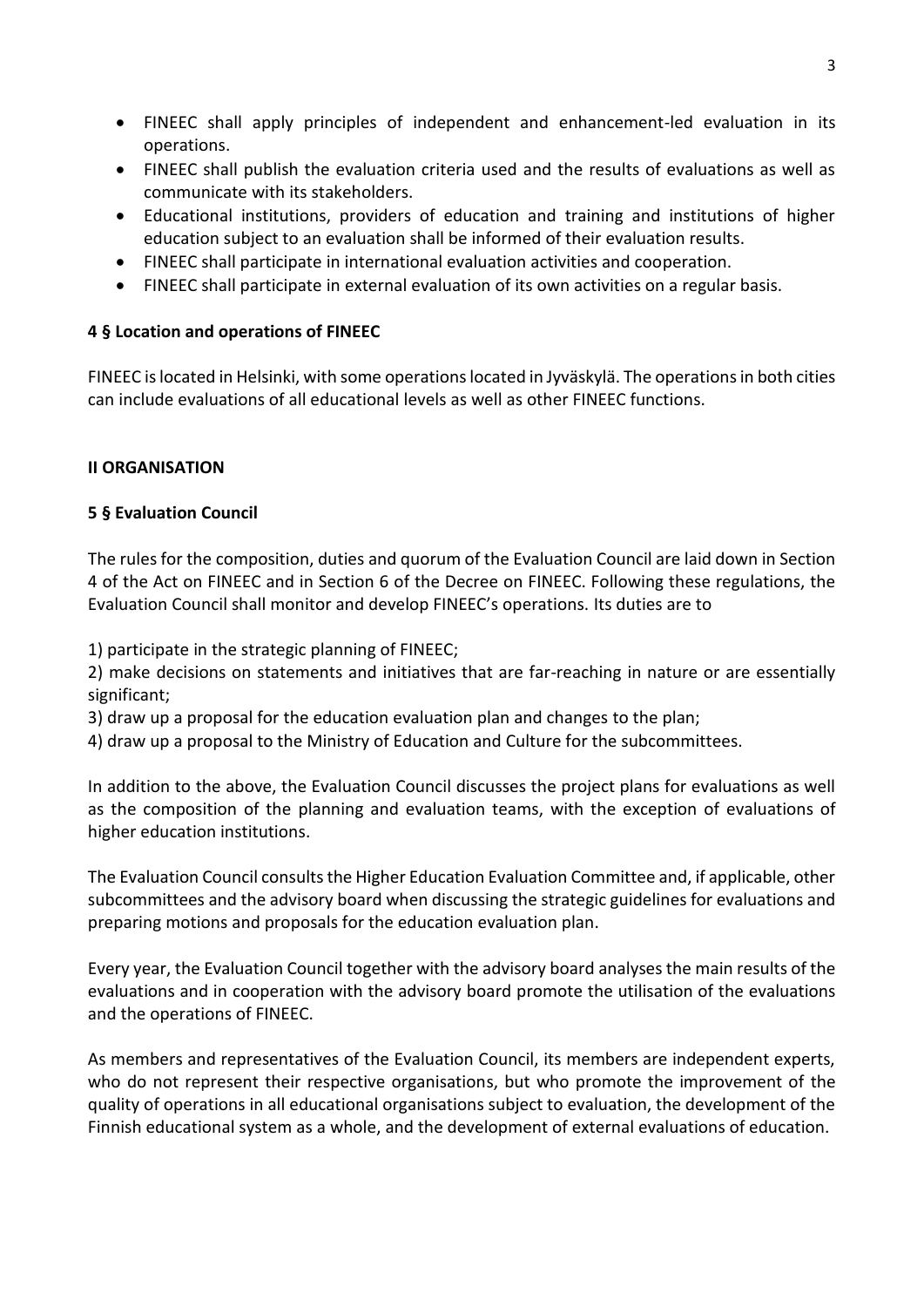The Evaluation Council is quorate when, in addition to the chairperson, at least half of the members are present.

The Evaluation Council shall elect a chairperson and vice-chairperson from amongst its members for its full term. The chairperson is elected first and, thereafter, the vice-chairperson. Before the election of the chairpersons, the first meeting shall be chaired by the director of FINEEC. The chairpersons are elected upon nominations by the members. If more than one nomination is seconded, there shall be a vote. Unless one of the candidates receives a simple majority in the first round of votes, there shall be a second round between the two candidates receiving most votes. If the vote results in a draw, the next chairperson shall be elected by drawing lots.

The Evaluation Council is convened by the director or the chairperson.

The director and a staff representative of FINEEC hold the right to participate and speak in the meetings of the Evaluation Council.

The staff of FINEEC shall amongst themselves elect a representative and deputy representative for the Evaluation Council. The staff representative shall be elected on an annual basis.

The Evaluation Council can also invite external experts to be consulted.

The Evaluation Council makes its decisions upon presentation. Matters are presented by the director and officials appointed by the director. An official appointed by the director of FINEEC shall act as secretary of the Evaluation Council.

### **6 § Higher Education Evaluation Committee**

The Higher Education Evaluation Committee operates in connection with FINEEC. The Higher Education Evaluation Committee is appointed by the Ministry of Education and Culture, upon a proposal from the Evaluation Council.

The term of office of the Higher Education Evaluation Committee may run no longer than six months after a new Evaluation Council has been appointed.

The Higher Education Evaluation Committee makes decisions on:

1) evaluation project plans and the composition of planning and evaluation groups related to higher education institutions;

2) approval of the final results of audits of quality systems in higher education institutions.

The Higher Education Evaluation Committee shall come to order at its first meeting by electing a chairperson and a vice-chairperson amongst its members. They shall be elected using the same procedure as for the election of chairperson and vice-chairperson for the Evaluation Council.

The Higher Education Evaluation Committee makes its decisions upon presentation. Matters are presented by the head of the Higher Education Evaluation Unit and officials appointed by the director of FINEEC. The director of FINEEC holds the right to participate in the meetings of the Higher Education Evaluation Committee.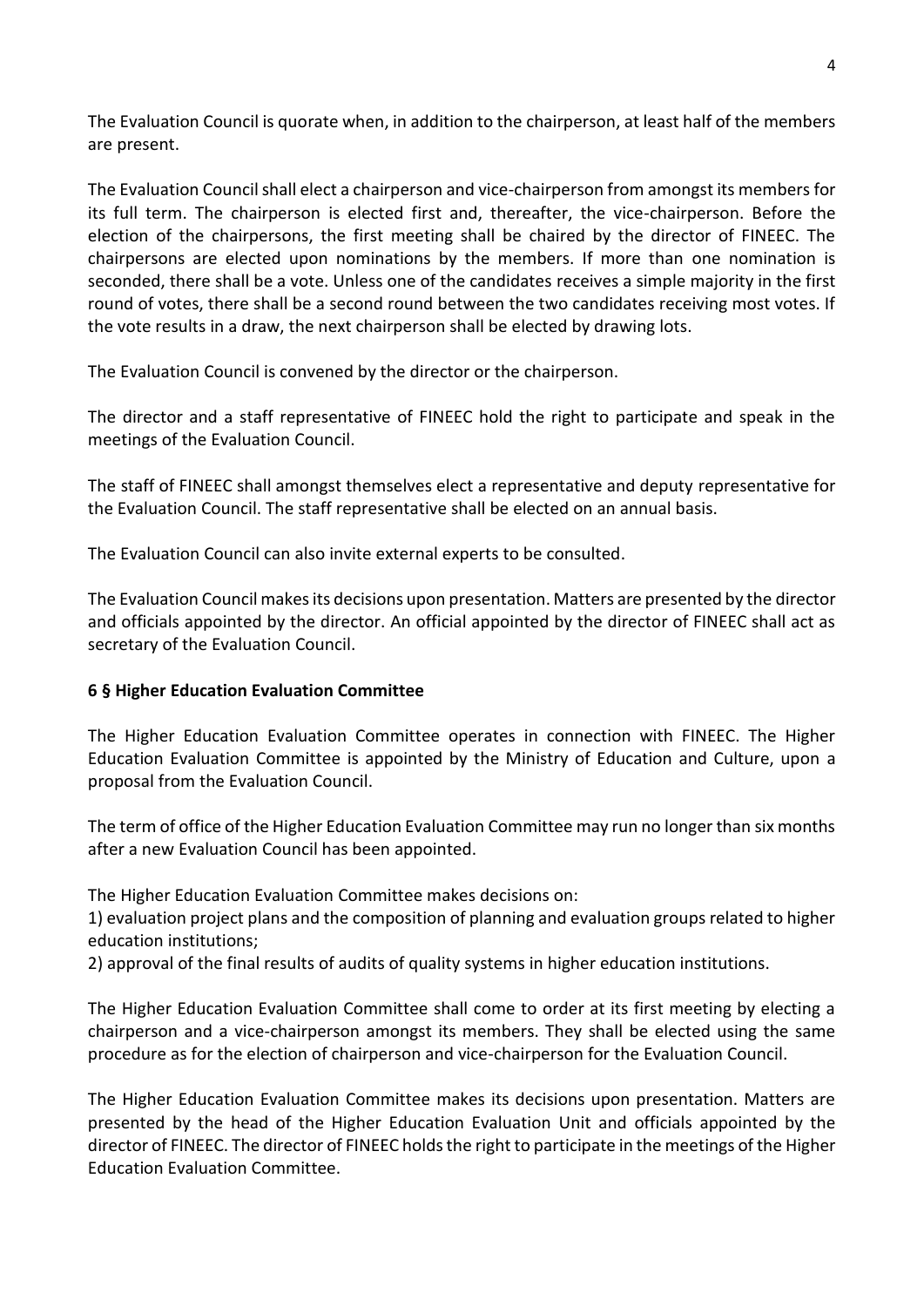The Higher Education Evaluation Committee reports regularly about its decisions to the Evaluation Council.

### **7 § Other subcommittees**

Other subcommittees may also operate in connection to the Evaluation Council. The subcommittees are appointed by the Ministry of Education and Culture, upon presentation by the Evaluation Council. In the presentation, the Evaluation Council makes a proposal for the duties and authority of the subcommittee in question. The members of the subcommittees must be familiar with its designated education sector and the evaluation of it. At least one of the members must be a member of the Evaluation Council.

The subcommittees make their decisions upon presentation. Matters may be presented by the director of FINEEC or heads of unit and officials appointed by the director. Secretaries of the subcommittees are officials appointed by the director of FINEEC.

The subcommittees report about their decisions and activities to the Evaluation Council.

### **8 § Advisory boards**

FINEEC may appoint an advisory board for evaluations, which is responsible for promoting collaboration between FINEEC and its stakeholders and the utilisation of evaluation data.

FINEEC may also appoint an international advisory board for promoting the development of evaluation activities in an international context.

The director of FINEEC appoints the advisory board after consulting the Evaluation Council.

At its first meeting, each advisory board shall come to order in the same manner as the Evaluation Council.

Matters are presented by the director of FINEEC or heads of unit and officials appointed by the director. Secretaries of the advisory boards are officials appointed by the director of FINEEC.

The advisory boards report to the Evaluation Council.

### **9 § Working groups**

FINEEC may, whenever necessary, appoint working groups to support the development of FINEEC and evaluation activities and prepare matters for the Evaluation Council and the Higher Education Evaluation Committee.

### **10 § FINEEC divisions and their duties**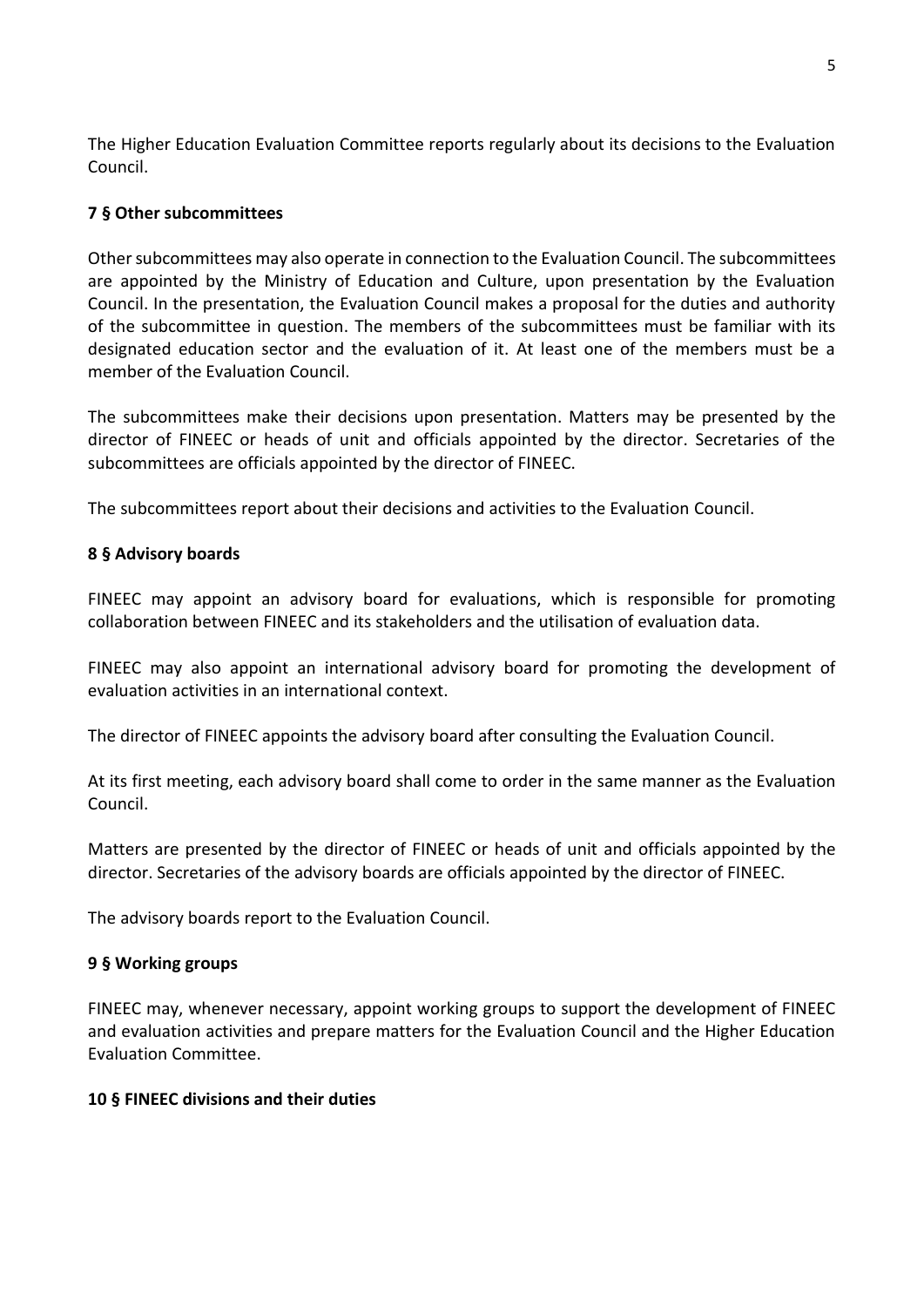FINEEC has three units: the higher education evaluation unit, the unit of general education and vocational education and training evaluations (Helsinki) and the unit of general education and vocational education and training (Jyväskylä).

The unit of general education and vocational education and training evaluation (Helsinki) and the unit of general education and vocational education and training (Jyväskylä) ) are responsible for:

- evaluations of early childhood education, basic education and general upper secondary education as well as art education and liberal adult education;
- assessments of learning outcomes in accordance with the distribution of lesson hours and core curricula laid down in the Basic Education Act and the General Upper Secondary Schools Act;
- supporting education providers with matters related to evaluations and quality management;
- evaluations of vocational education and training, and instruction and preparation for vocational education and training; and evaluations of vocational adult education and links to working life relevance;
- assessments of learning outcomes in accordance with core curricula and qualification requirements;
- quality audits of vocational education and training providers;
- supporting education providers with evaluations and quality management.

The unit of evaluation of higher education institutions has duties that relate to:

- evaluations of higher education;
- quality audits of higher education institutions
- supporting higher education institutions in matters related to their evaluations and quality management.

Each unit works to develop educational evaluations and international cooperation within their field and performs the duties laid down in these rules of procedure and assigned by the director of FINEEC.

Together with FINEEC's other units and management, the units prepare and discuss their respective strategies, plans, decisions and statements as well as their budgets and profit targets.

Projects for developing evaluation and cross-sectoral evaluations may be organised as joint projects in the manner deemed appropriate by the director of FINEEC.

All units participate in providing fee-based services and producing publications.

# **III MANAGEMENT OF THE FINNISH EDUCATION EVALUATION CENTRE**

In its operations, FINEEC emphasises interaction, sharing responsibilities and continuous efforts for improving operations and learning in the work community.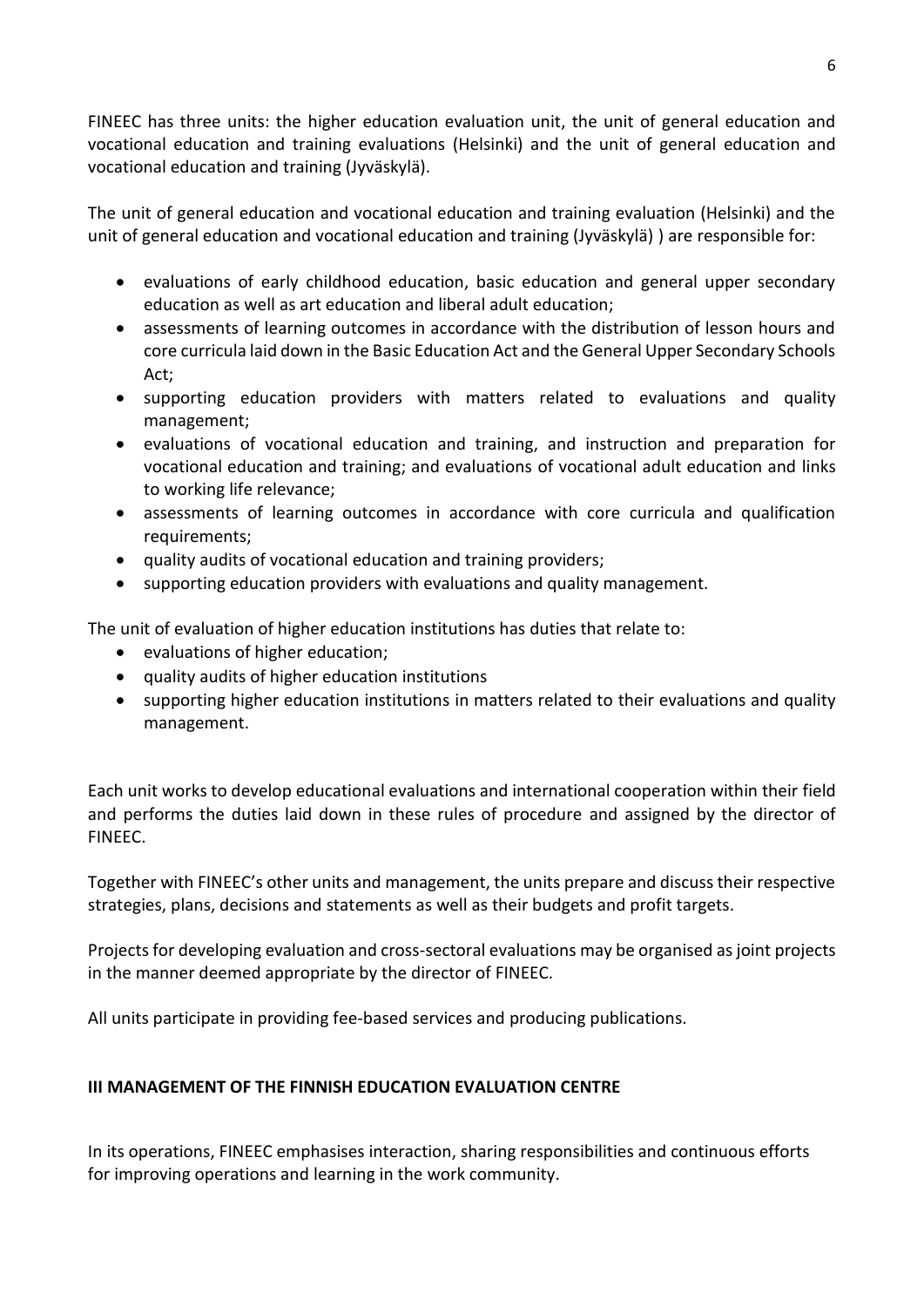# **11 § Cooperation**

 FINEEC prepares all matters in cooperation with its staff. The director and the heads of units are responsible for the preparations being carried out in accordance with the rules and regulations on cooperation.

### **12 § Management Team**

The duties of FINEEC's steering group, which is comprised of the director and the heads of the units, include:

- preparing and discussing the action plan and budget as well as the annual report and financial statements;
- preparing the principles for functions under the director's mandate;
- preparing matters for discussion in the Evaluation Council;
- preparing the general principles for FINEEC and harmonising the units' operations;
- deciding on the joint development areas and the actions relating to them;
- discussing initiatives and development suggestions from the staff.

### **13 § Director**

- The director leads, supervises and develops the operations of FINEEC;
- makes the decisions on project plans for evaluations of higher education institutions and on the composition of the evaluation groups until the Evaluation Council and the Higher Education Evaluation Committee are in place;
- decides on the strategic plans and the operating and financial plans for FINEEC;
- is responsible for FINEEC being profitable, reaching its goals and fulfilling the educational evaluation plan;
- sees to the cooperation with the Evaluation Council, the Ministry of Education and Culture, the Finnish National Board of Education, the educational institutions and higher education institutions as well as to FINEEC's other societal relations;
- presents matters at the Evaluation Council's meetings and informs the staff about the guidelines laid down by the Council;
- is in charge if FINEEC's external communication and responsible for the statements issued by FINEEC;
- settles the profitability targets and allowances for the units, based on the action plan and development discussions with the heads of the units;
- decides, after consulting the Evaluation Council, the project plans for evaluations and the composition of the planning and evaluation groups, with the exception of the evaluations of higher education institutions;
- makes the decisions to publish the evaluations;
- is responsible for internal audits, document management and risk management;
- lays down the rules of procedure and the quality assurance manual, after consulting the staff and the steering group;
- signs all agreements and work orders relating to the operations of FINEEC;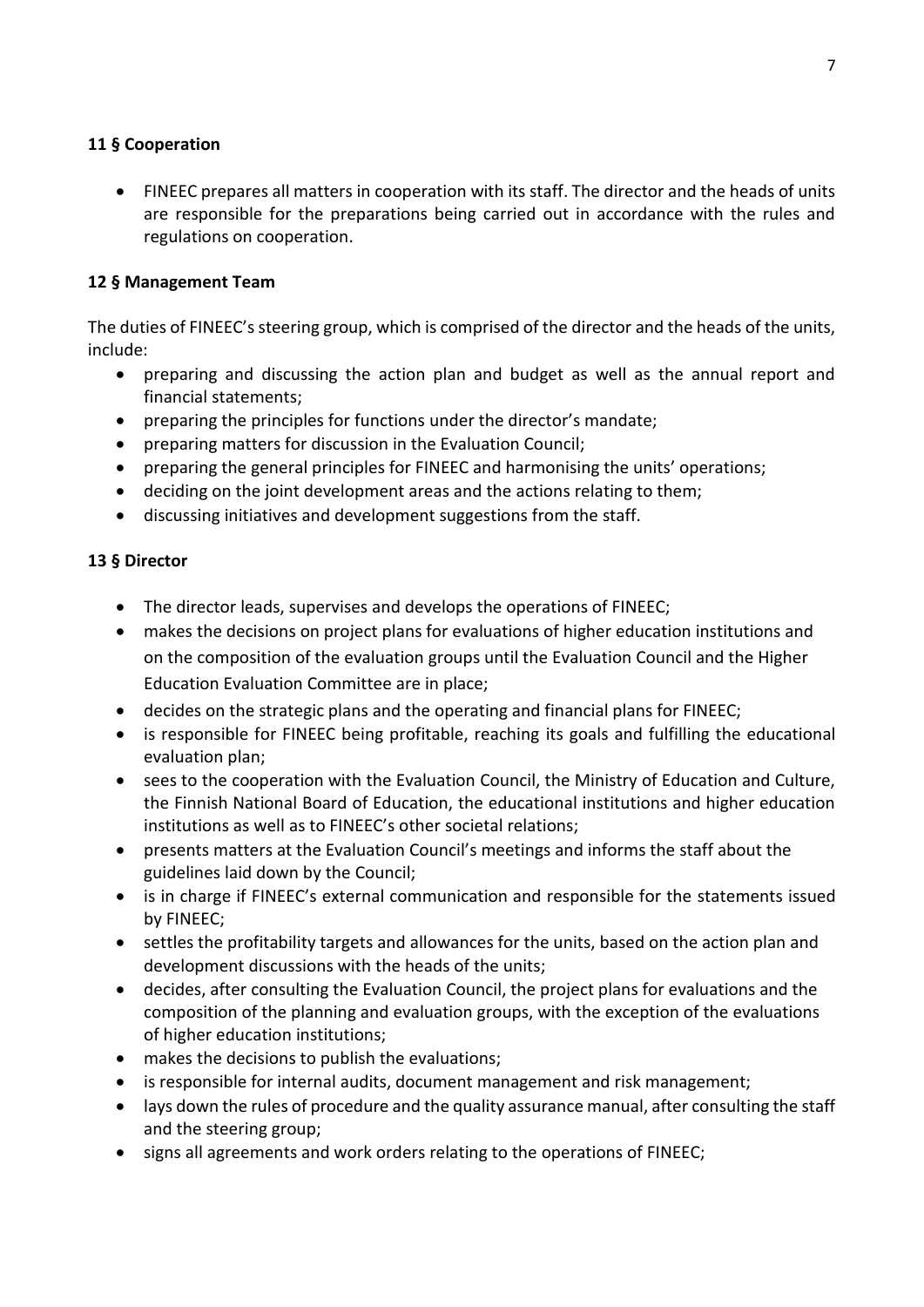- determines the fees and the principles and pricing for fee-based services, with the exception of the evaluations falling under the scope of the Decree on charges payable to the state;
- may settle individual cases which otherwise would have been settled by another official;
- lays down the principles for human resources management;
- appoints FINEEC's staff and heads of the units; determines the job titles, job descriptions, special duties and substitute duties; and makes the decisions on recruitment;
- appoints the vice director;
- signs the travel orders for the heads of units;
- acts as deputy for the heads of units during their holidays;
- approves of applications for leave of absence, holiday plans and converting holiday bonuses to paid leave;
- supervises the work of staff directly under him or her.

# **14 § Vice director**

- The vice director leads FINEEC when the director is prevented from performing his or her duties;
- performs the management and preparation duties assigned to him or her by the director;
- signs the director's domestic travel orders and travel expense bills and other representational expenses, etc. in accordance with the rules of finance.

# **15 § Head of unit at the Ministry of Education and Culture**

- The head of unit at the Ministry of Education and Culture approves, in advance, the director's travel orders for abroad;
- approves, in advance, the expenses for events organised for the staff as well as other extraordinary representational expenses and other such expenses.

# **16 § Head of unit**

- The heads of the units participate in drafting the evaluation plan, the operating and financial plan, the budget, and the annual report;
- monitor the development of education and evaluation in their respective fields and make proposals for development actions;
- are, within their respective sectors, responsible for:
	- $\circ$  the implementation, appropriations and profitability of evaluations;
	- $\circ$  cross-sectoral evaluation and development projects and duties which have been assigned to the unit by the director;
	- o establishing and maintaining stakeholder and partner relations;
	- o international cooperation and its development;
	- o fee-based services;
- make decisions relating to agreements, work orders and research permissions within their respective fields;
- carry out annual result and development discussions with the staff of their units;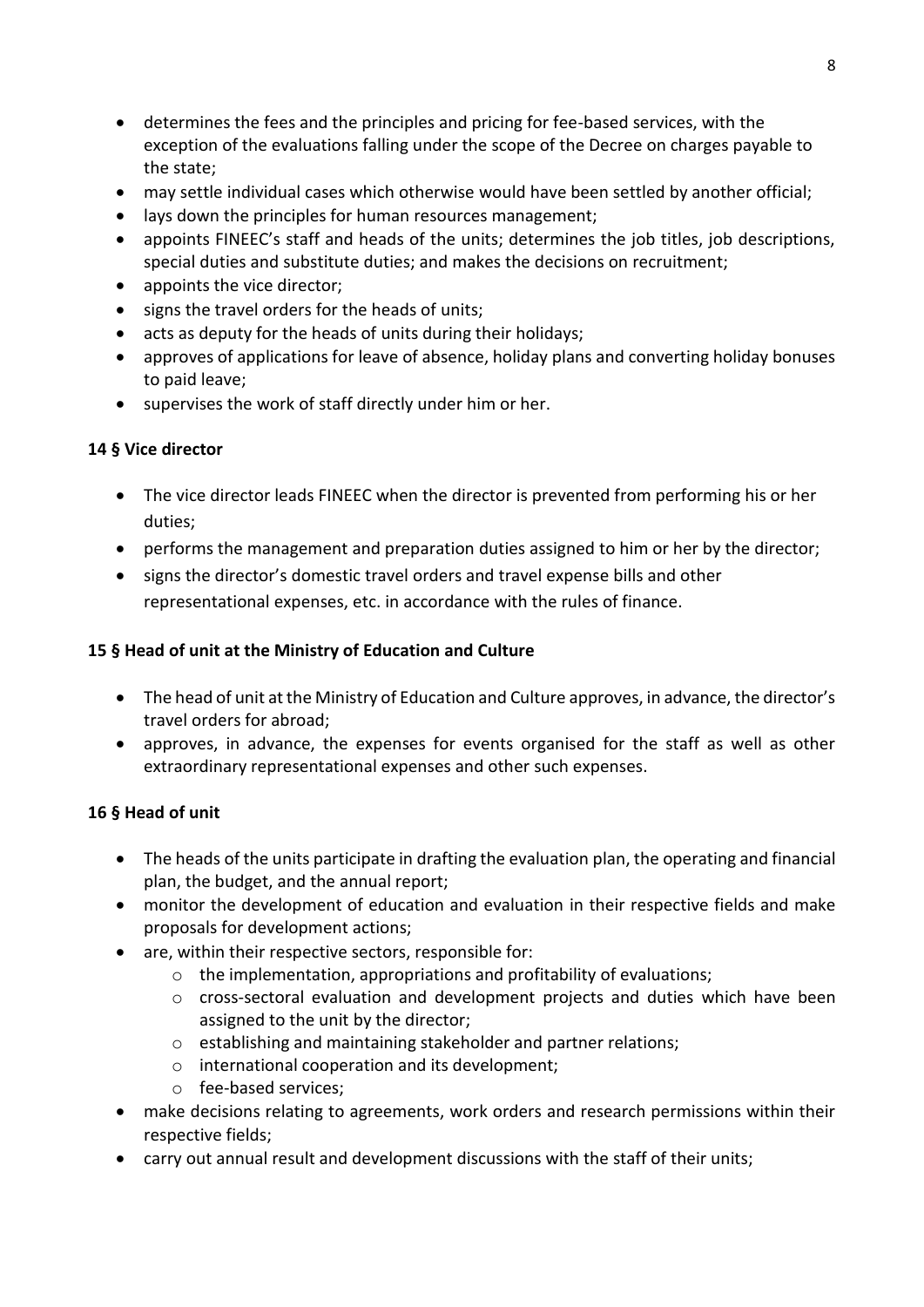- arrange regular meetings with the staff of their unit for discussing and preparing topical matters;
- decide staff travel orders, agreements on working hours, telecommuting agreements, and secondary work agreements, as well as confirm notifications of absence and timesheet reports.

# **IV DUTIES AND RESPONSIBILITIES OF THE STAFF**

# **17 § Duties and responsibilities of the staff of FINEEC**

- The basic duties and special responsibilities for the employees are laid down in the job descriptions determined by the director of  $FINEEC<sup>1</sup>$ .
- Members of staff can be assigned by the director to present matters for the Evaluation Council, the Higher Education Evaluation Committee or other organs of the Evaluation Council.
- Members of staff may transfer between units and participate in evaluations in other sectors if they wish and their own duties permit it.
- The physical location of the workplace may be changed only on a staff member's own initiative.

# **18 § Organisation of the evaluation projects**

The evaluation projects shall be organised in an appropriate manner as determined by the director and/or the Higher Education Evaluation Committee. The Centre will assign a project manager for each evaluation project. The evaluation projects can be organised as described below or in another way:

# **A. THEMATIC AND SYSTEM-WIDE EVALUATIONS AND AUDITS OF HIGHER EDUCATION INSTITUTIONS**

# **Basic education, general upper secondary education, vocational education and training, vocational adult education and training, liberal adult education:**

- After consulting the Evaluation Council, the director will appoint the planning and evaluation groups of external experts for the evaluation projects.
- The Higher Education Evaluation Committee will appoint the planning and evaluation groups upon a prepared proposition.

- archives and document management; registry;
- ICT specialist;

**.** 

- quality management specialist;
- purchasing and Hansel specialist;
- communications specialist;
- finance and HR management system specialists;
- Evaluation Council and subcommittee/advisory body secretaries.

<sup>&</sup>lt;sup>11</sup> The special duties and responsibilities may include: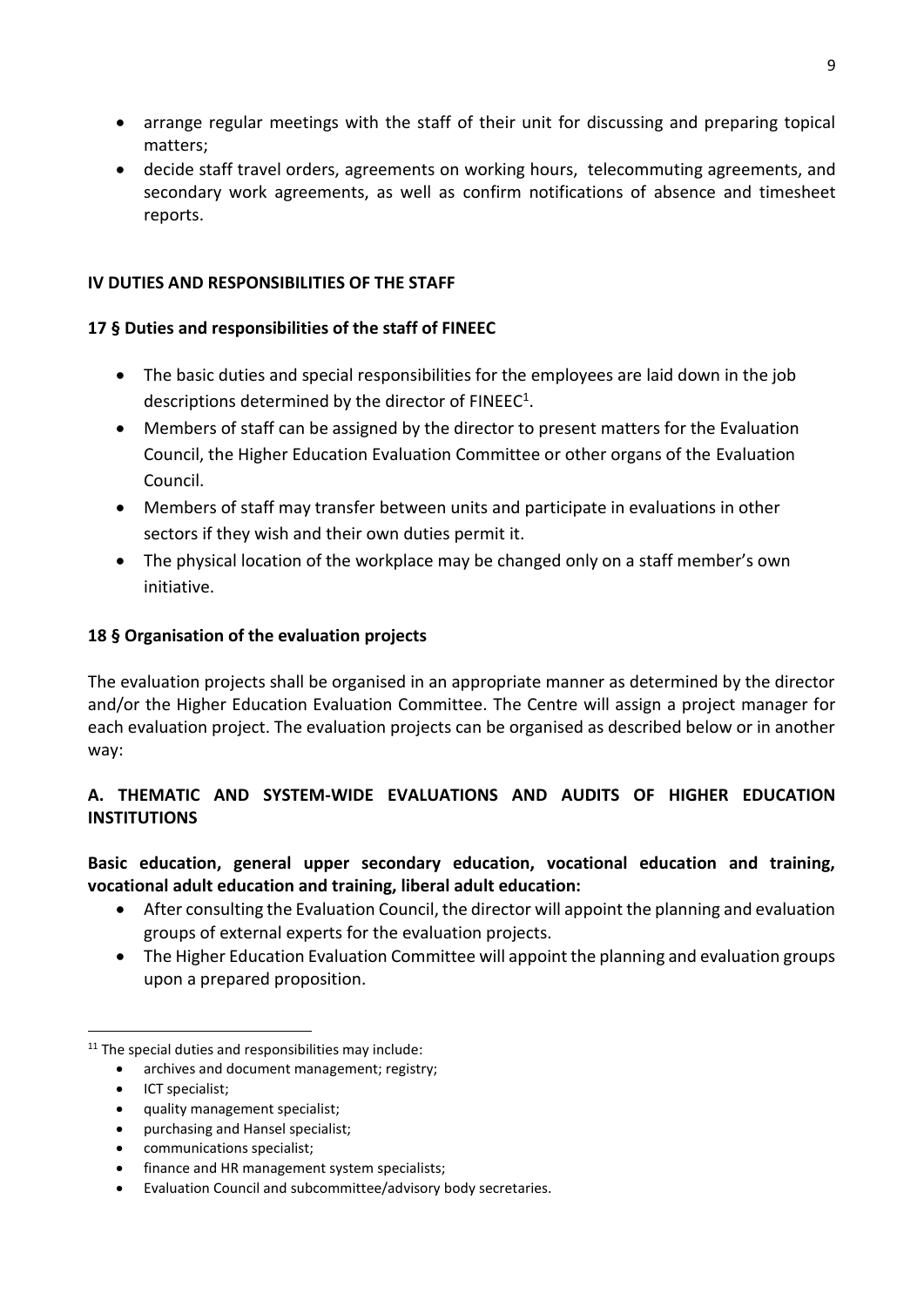# **Project manager**

- The project manager is in charge of planning the evaluation project, carrying out the project plan, supervising the work of the persons involved in the evaluation project as well as for the sufficiency and appropriate allocation of the funds;
- works as an equal member of the evaluation group;
- is in charge of compiling the evaluation data, analysing the results and drawing up the evaluation report based on directions from the evaluation group;
- instructs the members of the evaluation group in analysing the evaluation results, applying the evaluation criteria and drawing up the report;
- manages the communication about the evaluation and its results.

# **Planning group**

- In a single evaluation project, the planning group:
	- o formulates a project plan comprising the target, object, perspective and delimitation of the evaluation, including justification for them;
	- o if necessary, participates in coaching the external evaluation group;
- For a new evaluation model, the planning group:
	- o prepares proposals for the objects and the criteria and methods for the evaluation;
	- o determines the principles for applying/registering for the evaluation, prepares the selection criteria for the evaluation groups as well as the reporting procedure for the results;
	- o compiles the evaluation manual.

# **Evaluation group**

- The evaluation group decides how the evaluation will be carried out and specifies the evaluation assignment;
- determines how the evaluation criteria or other grounds for evaluation are to be applied;
- analyses the evaluation data and results;
- gathers any additional material for the evaluation and makes evaluation visits if needed;
- draws up an evaluation report based on the material gathered in the evaluation.

# **B. ASSESSMENTS OF LEARNING OUTCOMES IN BASIC EDUCATION**

# **Project manager**

- The project manager is in charge of planning the evaluation project, carrying out the project plan, supervising the work of the persons involved in the evaluation project as well as for the sufficiency and appropriate allocation of the funds;
- organises the meetings of the expert group and the assignment group and chairs the meetings;
- is in charge of testing the tests, compiling the material and analysing the results as well as of drawing up the report together with experts of methodology;
- manages the communication about the evaluation and sending its results;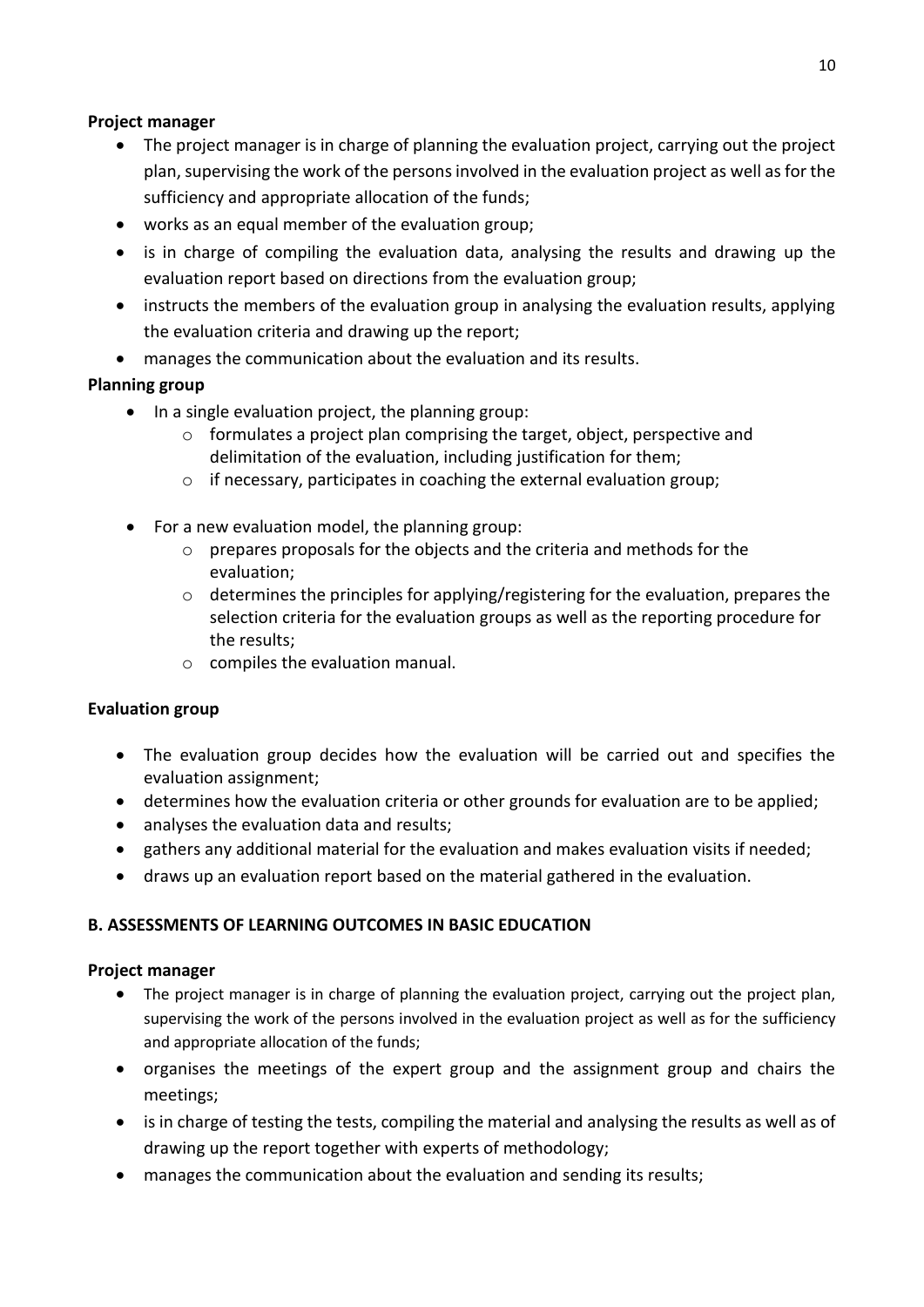is in charge of analysing the results for education providers and schools, and sending the results to them.

### **C. ASSESSMENTS OF LEARNING OUTCOMES IN VOCATIONAL EDUCATION AND TRAINING**

### **Project manager<sup>2</sup>**

- The project manager is responsible for project planning, compiling data, analysing the data and drawing up the report;
- manages the communication about the results;
- is in charge of analysing the results for education providers and institutions, and sends the results to them.

### **Expert group**

 The expert group assists the project manager in designing the evaluation set-up and the tests.

### **Assignment group**

The assignment group prepares suggestions for the tests to be used in the evaluation.

# **V FURTHER PROVISIONS**

### **19 § Presentation**

As laid down in section 6 and 7 in the Decree on the Finnish Education Evaluation Centre, the Evaluation Council and the Higher Education Evaluation Committee making the decisions upon presentation. However, matters pertaining to FINEEC's internal administration and to the employments and the conditions of its staff can be settled without presentation.

# **20 § Signatures and dissenting opinions**

If a matter is settled by an official, the document shall be signed by the official and, if the matter is resolved upon presentation, countersigned by the person presenting the report.

If the presenting official's opinion differs from the decision, the dissenting opinion can be noted in the file copy of the document. The dissenting opinion noted in the file copy must be signed by the presenting official and countersigned by the decision-maker in the same document.

# **21 § Reserving authority**

1

<sup>&</sup>lt;sup>22</sup> In assessments of continuing education and key competences of life-long learning, the same principles as in the evaluation of basic education shall be applied.